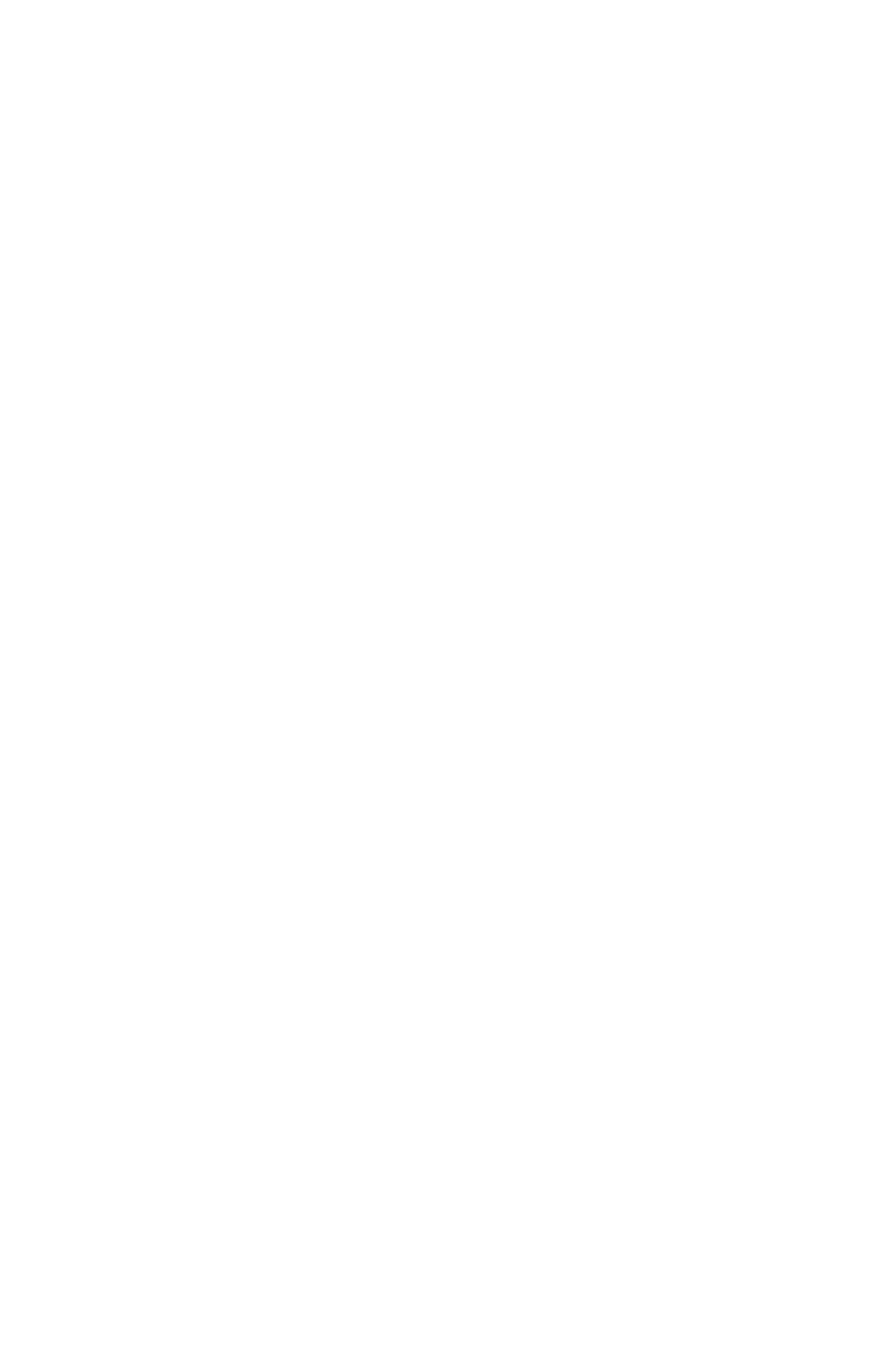## Candy Floss Clouds

by Brian L. Hayes

Summer sun burns off of the clouds That fade like my dreams of you Vapors that just disappear Leaving me with naught blue.

> Dreams that were full and white Floating in the heavens of my mind Shade from that burning light Shone upon my sin-stained soul.

Shade that whispered of new life Redemption from a weary heart That scattered itself so many times Upon desire's unforgiving rocks.

> Suffer from eternal wants A hunger never sated 'til your love filled the void The longing was abated.

I've no trust in candy floss clouds Worry them like an old bone, Bare of the last scrap of flesh And the ache settles in again.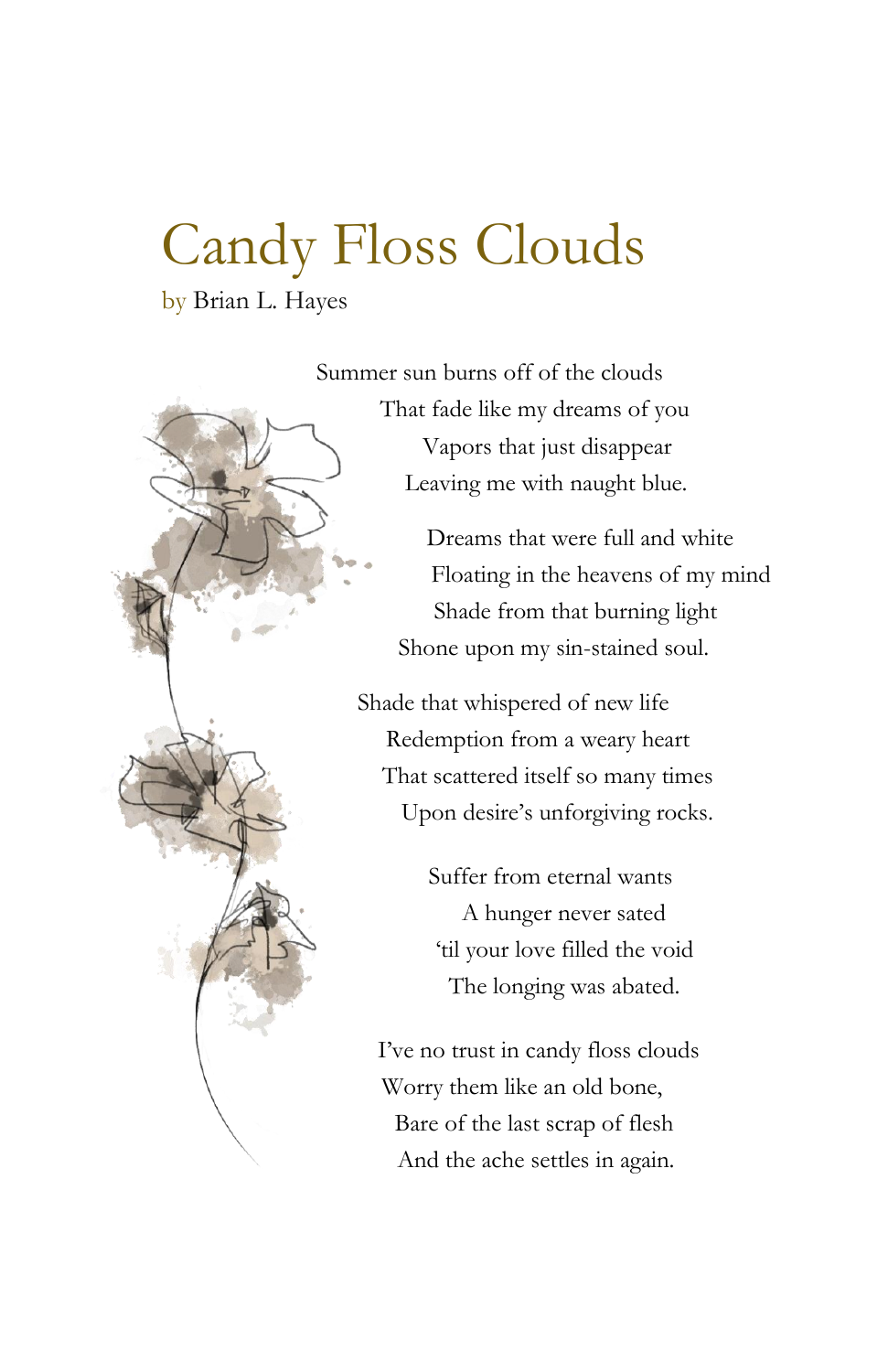## If Only by Brian L. Hayes



Brush the dark hair from your face, You lie there with half a smile. Part your lips, like an opening flower Pressing mine on to yours. Feel your pulse start to quicken, 'Neath my hand upon your breast. Slowly trace the peaks and valleys, Feel the warmth rise from within. Take me into sanctum sanctorum, Where our bodies and souls will meet. After we have seen the Holy Fire, Slumber in the ashes we have made.